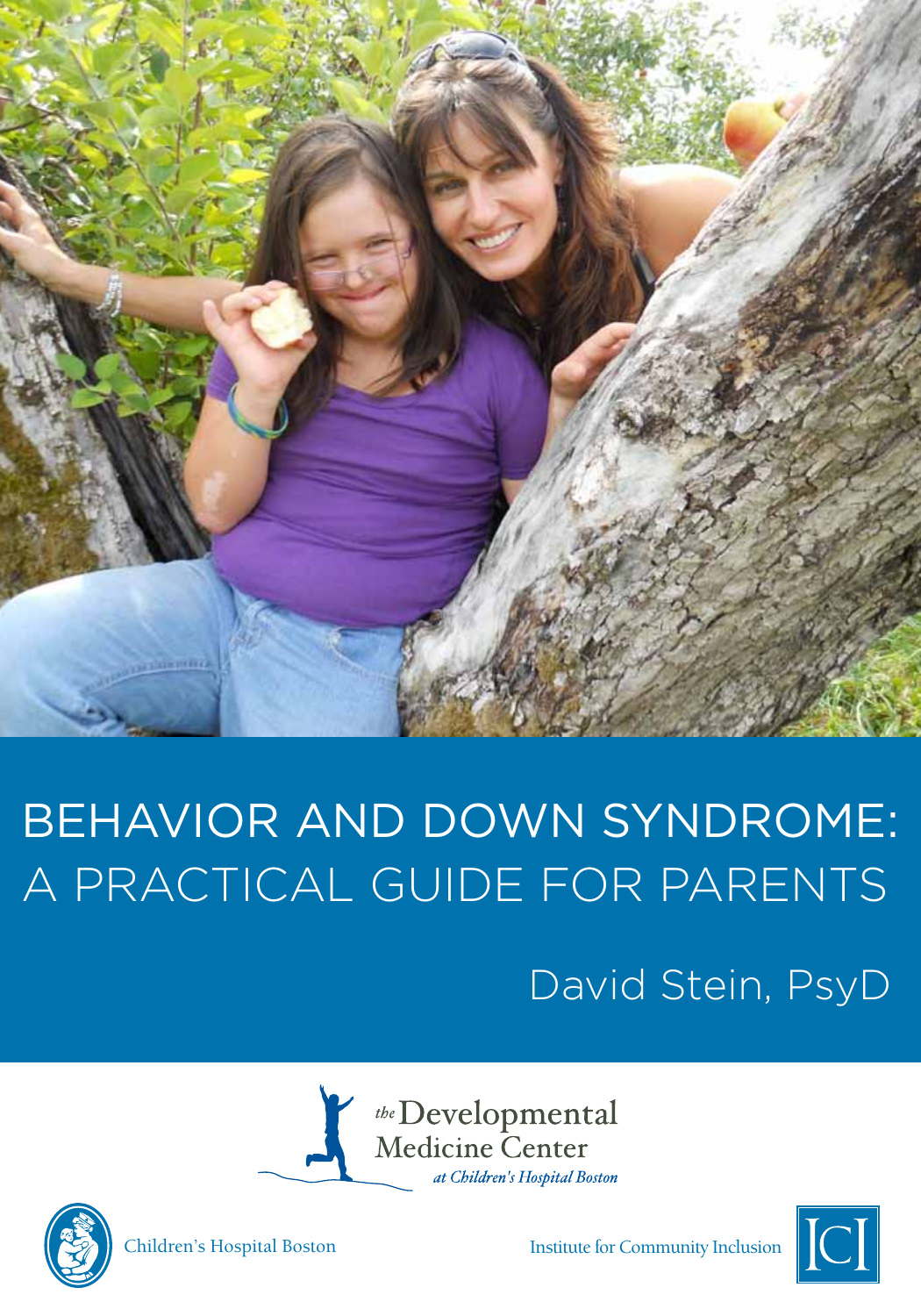arenting can be a bit like setting off on a journey<br>without a map. With each unexpected fork in the<br>road, the caring parent uses intuition informed by without a map. With each unexpected fork in the road, the caring parent uses intuition informed by prior experiences to choose a path. For some families, this works out just fine. For most of us, a little extra guidance to understanding our children's behavior can make a huge difference. While there are several very good books that address general child behavior, there is not much information available for families specifically designed to support positive behavior for children with Down syndrome. Dr. Stein's guide fills this gap beautifully providing sound, practical advice for parents of children with Down syndrome. Recognizing that each child is unique but also that there are some common areas that can present challenges and also particular strategies that have proven successful, Dr. Stein gives advice that you can start using today. I am so pleased to recommend this guide to the families who come to the Down Syndrome Program at Children's Hospital. I hope you find it sheds light on the road ahead for a more peaceful and fulfilling journey for your family.

*Emily Jean Davidson, MD, MPH Director, Down Syndrome Program Developmental Medicine Center Children's Hospital Boston*

The Down Syndrome Program at Children's Hospital Boston offers specialized services for children with Down syndrome and their families. Program staff work closely with children, parents, medical specialists, community physicians, and educators. The program is a subspecialty service of the Developmental Medicine Center at Children's Hospital Boston.

For more information or support, please call 857-218-4329 or visit our website at *www.childrenshospital.org/downsyndrome*

© 2011 Children's Hospital Boston.

Any use of information in this brochure should be accompanied by an acknowledgment of Children's Hospital Boston as the source, citing the name of the brochure and the author. Reproduction or translation of this brochure requires explicit, prior authorization in writing.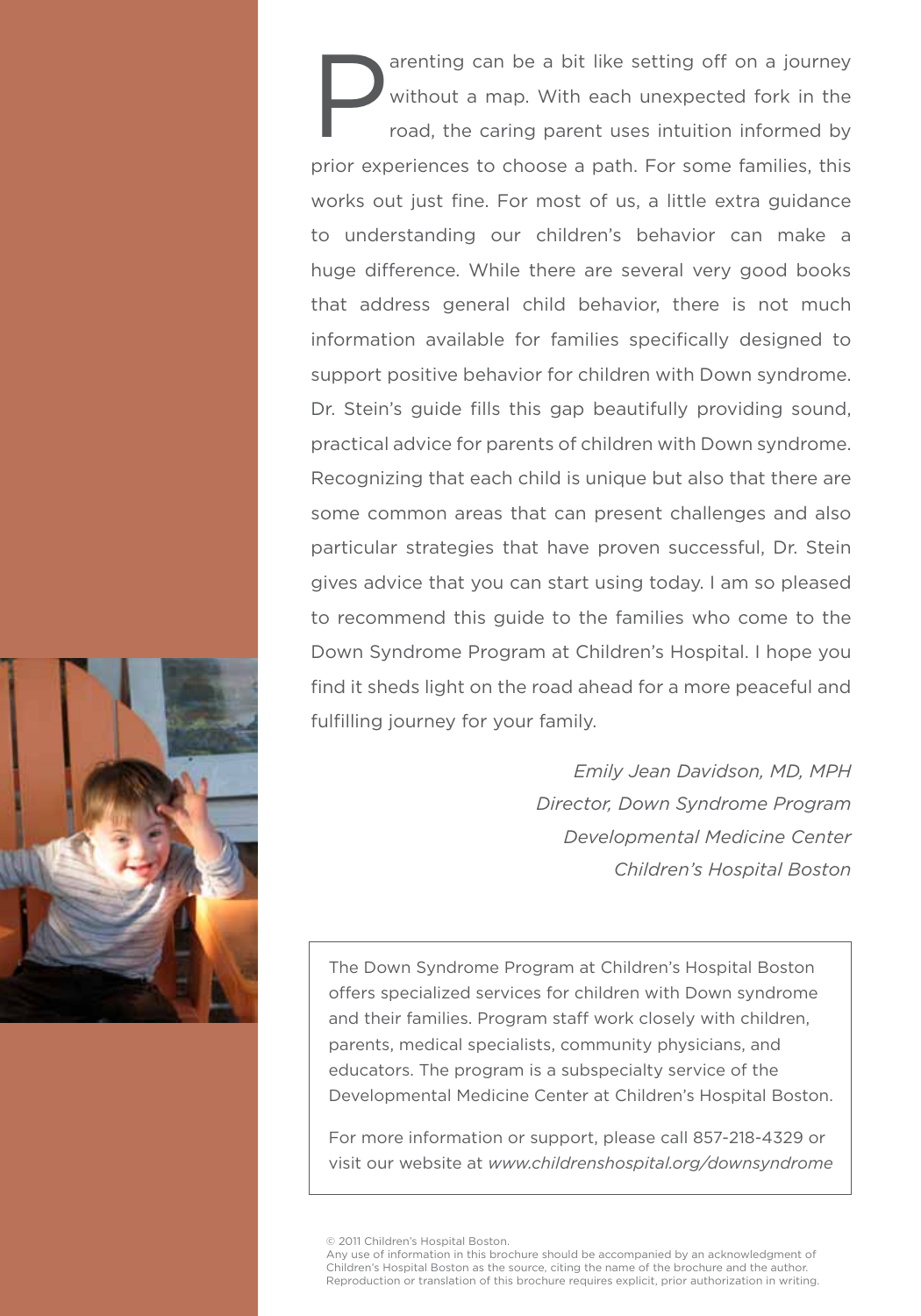## Behavior and Down Syndrome: A Practical Guide for Parents

### **Why does my child with Down syndrome have behavior problems?**

Behavior problems are very common in ALL children. 1 in 10 children has behavior problems that are serious enough to be diagnosed by a professional.

Behavior problems are even more common in children with Down syndrome. 1 in 3 children with Down syndrome has behavior problems that are serious enough to be diagnosed by a professional. Even more children with Down syndrome have behavior problems that might not be diagnosed, but still cause problems for kids and their families.

### **some reasons that kids with Down syndrome often have behavior problems:**

### **trouble controlling impulses**

Children with Down syndrome often don't notice the "stop signs" that tell them not to behave in certain ways.

### **trouble communicating**

When people cannot express themselves or understand others easily, they become frustrated. Children with Down syndrome often have this difficulty.

### **trouble relating to other children and adults**

Many children with Down syndrome are social and affectionate. But often, they may not know how to play efficiently with peers. This can be very upsetting to the child with Down syndrome, and can cause misbehavior.

### **trouble managing frustration**

We've already established that children with Down syndrome have reason to be frustrated. Unfortunately, many also struggle to calm down and feel better when frustrations come up. This can worsen behavior problems.

### *Remember…*

**Your style of parenting didn't cause these problems** But you can make a big difference by making some changes. That's how this brochure can help you!

### **Keep doing what works**

Parenting is a hard job. You are probably already going many things very well as a parent. Some of the tools in this pamphlet may help you do even better!



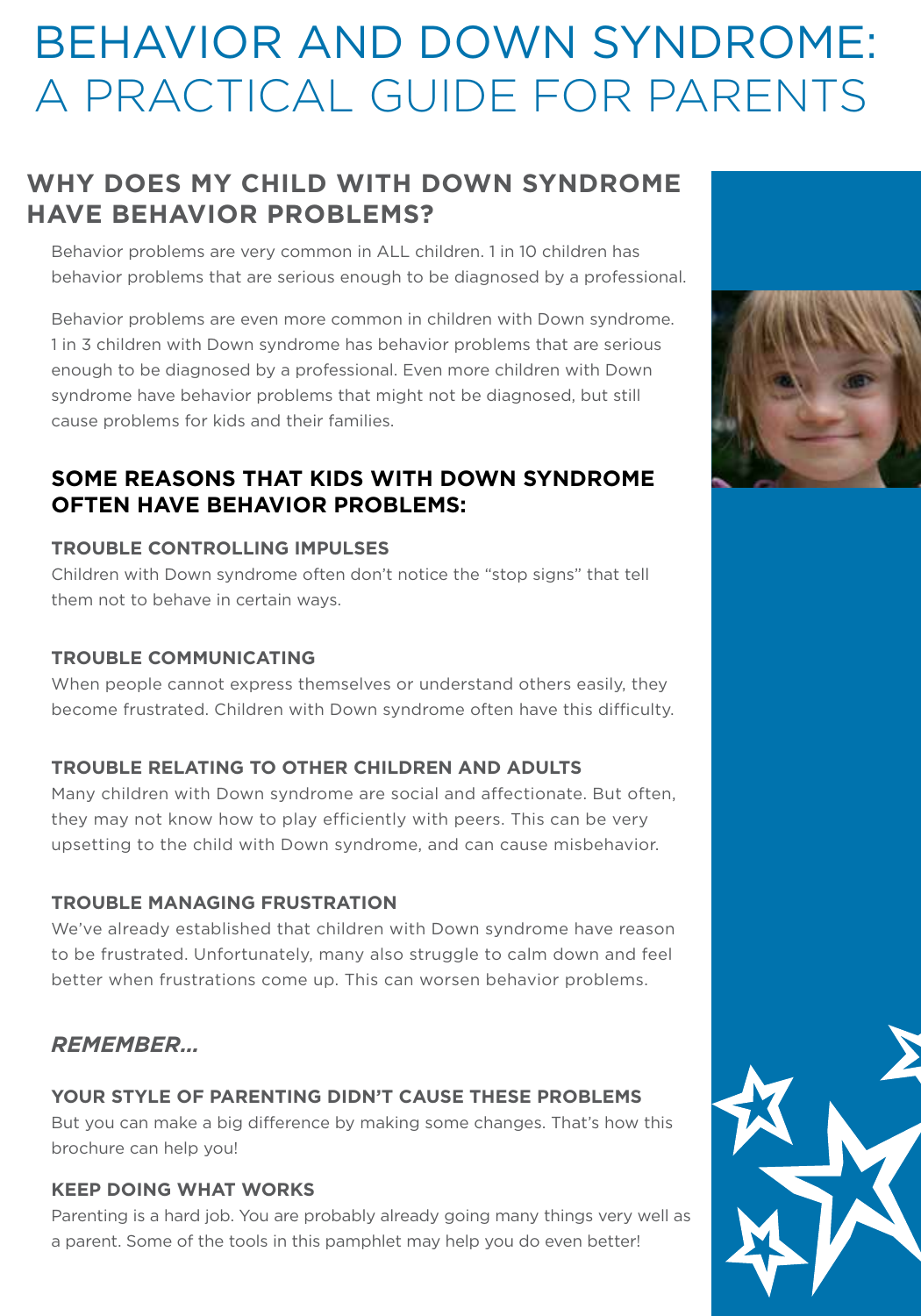



### **Be consistent**

Behaviors can change quickly; the hard part is changing behaviors for the long-term. That's why setting up a realistic plan is important. We'll give you some ways to do that in this brochure.

### **Keep your eye on the long-term goals**

Making some changes now can make a big difference in your child's future (e.g., level of independent living, ability to work, etc.), even you don't see dramatic improvements right away. Remembering the big picture can help you get through daily frustrations.

### **Behavior is a way of communicating**

A child's behavior—even really difficult behavior—can tell us that she doesn't have a skill that she needs, that she is frustrated, that she is physically uncomfortable, or countless other important messages. Remembering that your child is trying to communicate something can make it easier to deal with difficult behavior.

### **SAME IDEAS, NEW APPROACH**

Use the same approach you would with another child—and modify it. Many of the same behavioral techniques that work with most children are also effective for kids with Down syndrome. You just have to learn to use them in a way that fits your child.

### **You are not alone**

Your child's healthcare providers, school system, and community resources are available to give you information, services, and support.

This guide is designed to help you use proven behavioral techniques, with the unique needs of children with Down syndrome in mind. These techniques can help improve your child's behavior. Some are ideas you might feel comfortable trying out on your own. For others, you might ask for help from a professional.

### **People Who Can Help**

### **pediatrician**

Your pediatrician can speak with you about behavior problems, and can help to rule out medical causes, such as poor sleep. Your pediatrician can also refer you to a mental health professional such as a psychologist, psychiatrist, or social worker.

A consultation with a professional will allow you to understand your child's specific needs and how best to intervene. This might include looking at factors that affect your child's behavior, such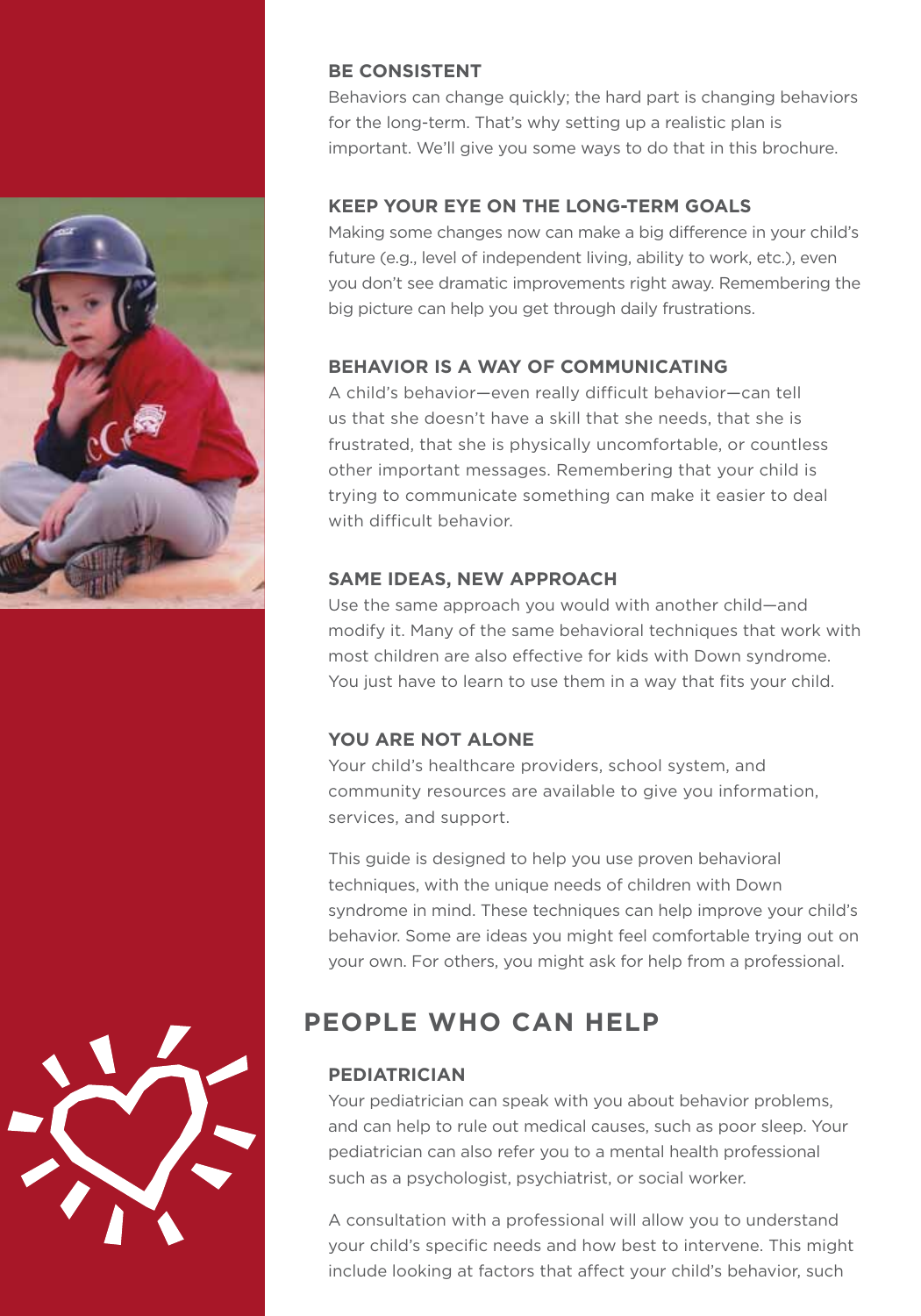as communication style, cognitive skills, academics, classroom setting, and social and emotional well-being.

### **school**

Today's laws state that an education must address all areas of a child's development. If behavior is a problem, it is reasonable to ask the school for some help.

You might ask the school to conduct an assessment of your child's behavior. The formal version of this assessment is called a Functional Behavior Analysis (FBA). This should be conducted by an expert in behavior who can observe your child closely and determine what things come before behaviors, what behaviors are problematic, and what happens after behaviors to keep them going. A comprehensive FBA includes observation of your child at school, at home, and in the community.

### **STAY POSITIVE**

Children with Down syndrome tend to respond to positive behavior techniques rather than discipline. So remember, stay positive and use other tools before resorting to discipline."

### **Things to Try at Home**

While there are many things that experts and professionals can help with, simple daily actions you take at home can also have a huge impact.

### **Give simple, clear directions**

Language is often difficult for children with Down syndrome. The more complicated your speech, the less likely your child is to do what you want. So directions should be specific, directive (a request, not a question), and contain the fewest steps possible.

*For example, say: "Brush your teeth now, please." Don't say: "Can you please go upstairs and brush your teeth before we have to leave for school?"* 

*Say: "Please put your pajamas on." Don't say: "I already told you it's time to get ready for bed! If you put on your pajamas, I'll come read you a story."*

You may wish to speak with your child's school speech pathologist or with a private provider about other options, such as sign language or the use of a picture exchange system.

### **Establish a routine, and stick to it**

Every morning, most adults do their routine in the same order. For



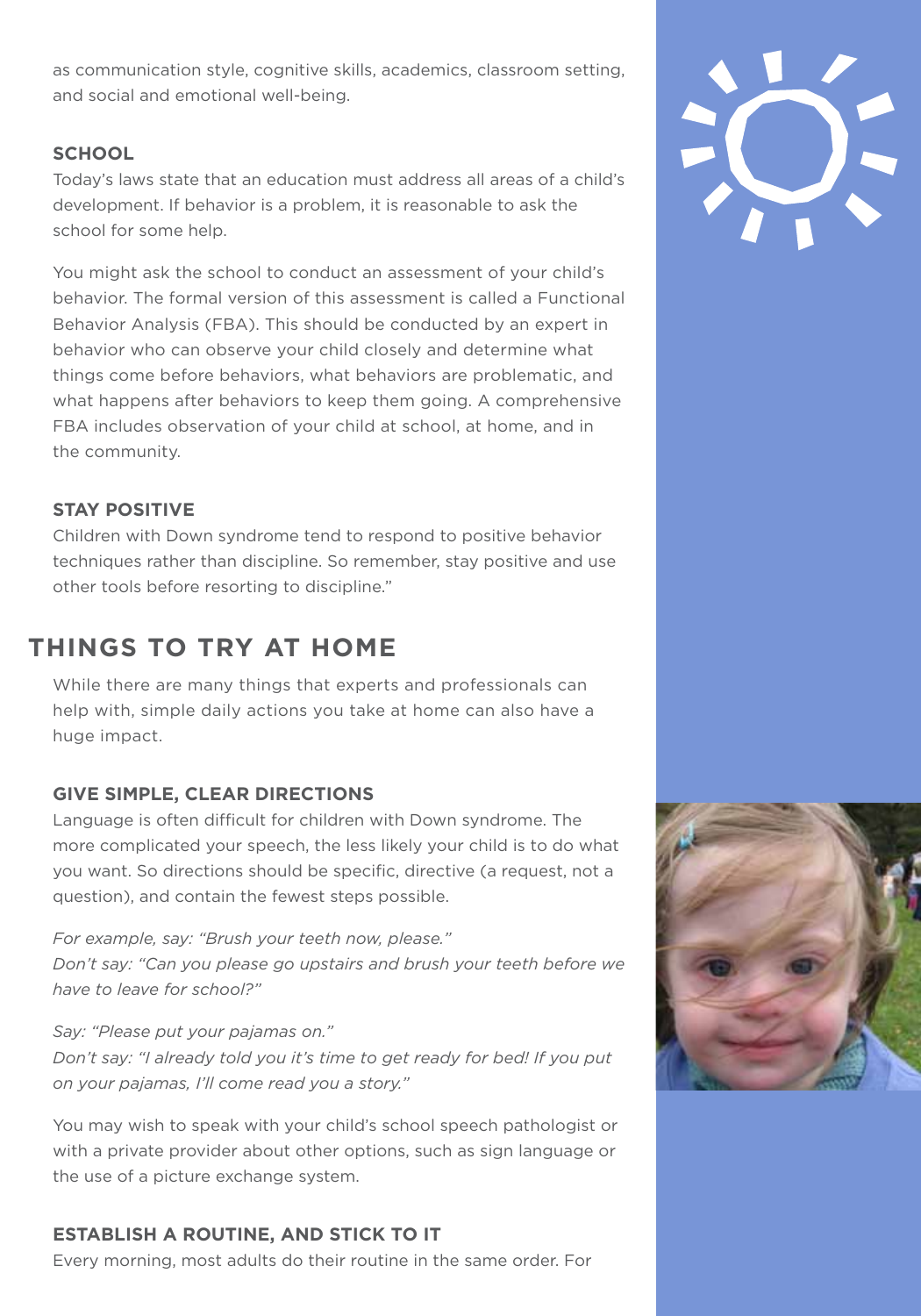example: use the bathroom, take a shower, get dressed, have breakfast, brush teeth, get lunch ready to take to work. Having a routine makes life easier!

The same is true for children with Down syndrome, but routine is even more important. Your child is likely to do best when the day's structure is the same as it was the day before. Try your best to make a routine and to help your child understand what that routine is.

### **use visual schedules**

Many schools use this approach. Here is an example of an afterschool routine shown visually. It tells a child that after she gets home from school, she needs to hang up her coat, have a snack, play, read a book, and then eat dinner.

| Hang up coat | Have a snack | Play | <b>Read a book</b> | <b>Eat dinner</b> |
|--------------|--------------|------|--------------------|-------------------|
|              |              |      |                    |                   |

This chart was easy to make and is easy to follow. Something like this might help your child move more smoothly through his day without so much work on your part.

### **PLAN FOR DIFFICULT SITUATIONS**

We all do better with structure, but we can't always keep things the same. As a parent or caregiver, you know your child best. You probably are aware of some things that are difficult for your child. Anticipating these events can be helpful and you can help your child prepare for changes in order to reduce his or her worry or behavior problems.

One approach to getting ready for what's coming is called Social Stories. This technique involves outlining coming events for your child using a book format. This is often through pictures, but may also involve some words. Social stories can help your child prepare for difficult or complex events such as having blood drawn, going to a new classroom, or having a birthday party.

For more information, see: www.thegraycenter.org/social-stories/ how-to-write-social-stories

#### **Make time for the fun stuff**

When children are having behavior problems, they tend to get lots of negative attention. It is important to have positive interactions with your child, even when things are at their worst. Make time each day to play a game, read a book, draw, cook a fun dish, or watch a video with your child, even if things have been hard around the house.

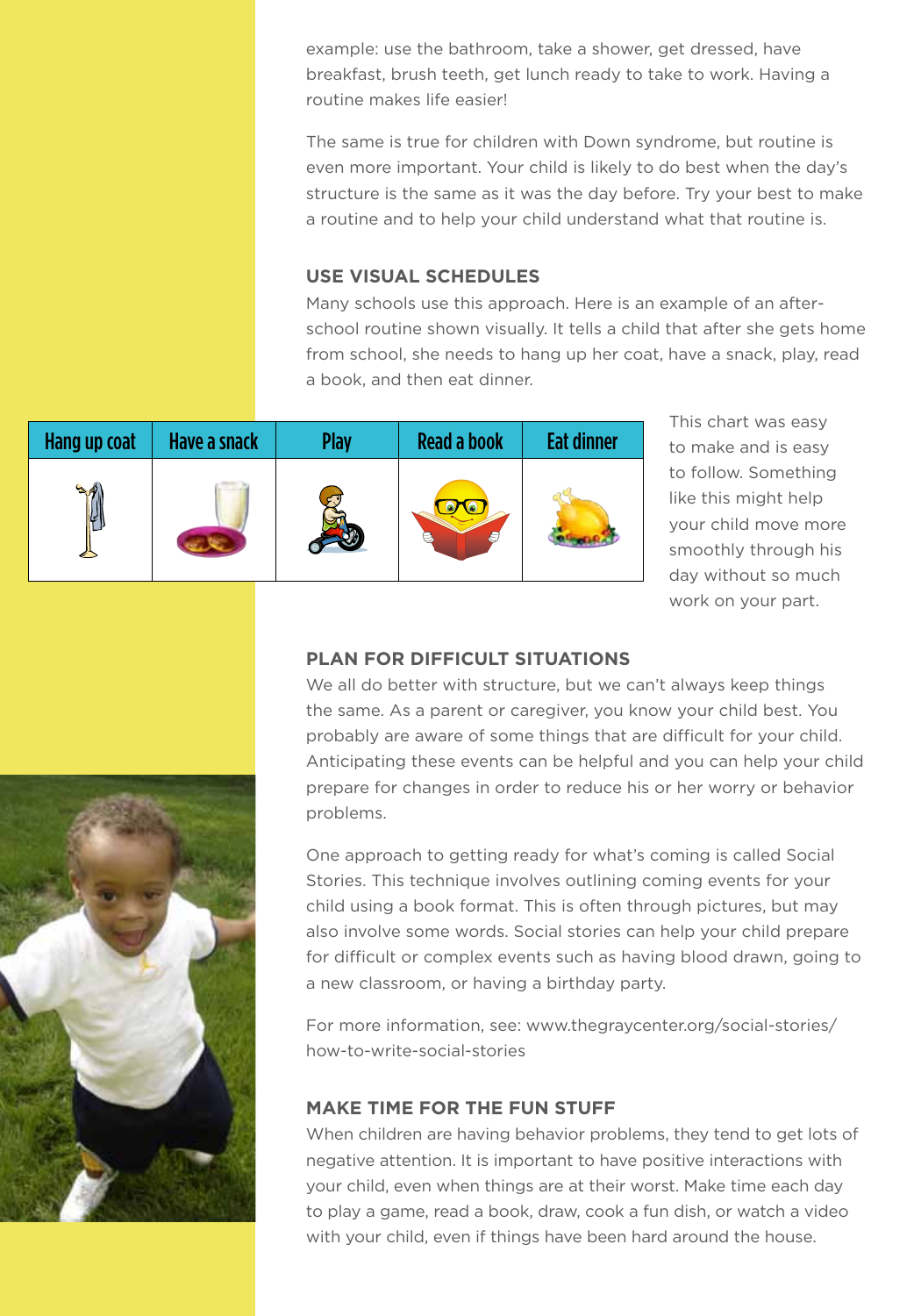### **Reward good behavior**

Set up a system to reward the behaviors you want to encourage. Start by answering these questions:

- What are two or three things you would like your child to do more often?
- Could your child do these things if he or she were willing?
- Does your child need to be rewarded right away to understand the connection between completing a job and getting a prize?
- Can he understand being rewarded later on for something he did earlier in the day or week? (This is quite difficult to do!)
- What does your child like that could be used to reward? Stickers? Poker chips? Quarters to buy something later on? Time to play a game with someone special?

Choose a few behaviors that are important to you, and use a chart to help your child achieve them (see below).

### **MakING a good-behavior chart**

Children with Down syndrome often respond to visuals better than to being told what to do. Make a chart with pictures of what you'd like your child to do and put it up where he or she can see it, maybe on the bedroom wall or refrigerator. You can draw the pictures, cut them out of magazines, takes photos, or photocopy them from books.

When you're starting out, make the goals really simple and positive. We want your child to like this so he keeps trying! It's okay to help out at first, but encourage your child to do jobs independently to earn a prize after he has tried the chart out for a few days. As you go, add in some more difficult jobs to go with the ones your child has mastered. Remember, go slowly and keep it simple.

Be consistent with your use of the chart. This will not work if you stop doing it when it's going well (or not so well). If you are having trouble keeping it going or are not having success, troubleshoot with a professional to figure out why.

On the following page is an example of a sticker chart to track your child's progress on some morning jobs.

Many parents worry that creating a good-behavior chart is too much work. And it does take some effort. But remember, it also takes effort to instruct your child to do tasks each day and to fight, argue, or try to get her to do things against her will. Some upfront effort and time now can actually save you time later by setting routines that your child understands and will be willing to follow. Involving your child in making the chart can also be a fun activity.



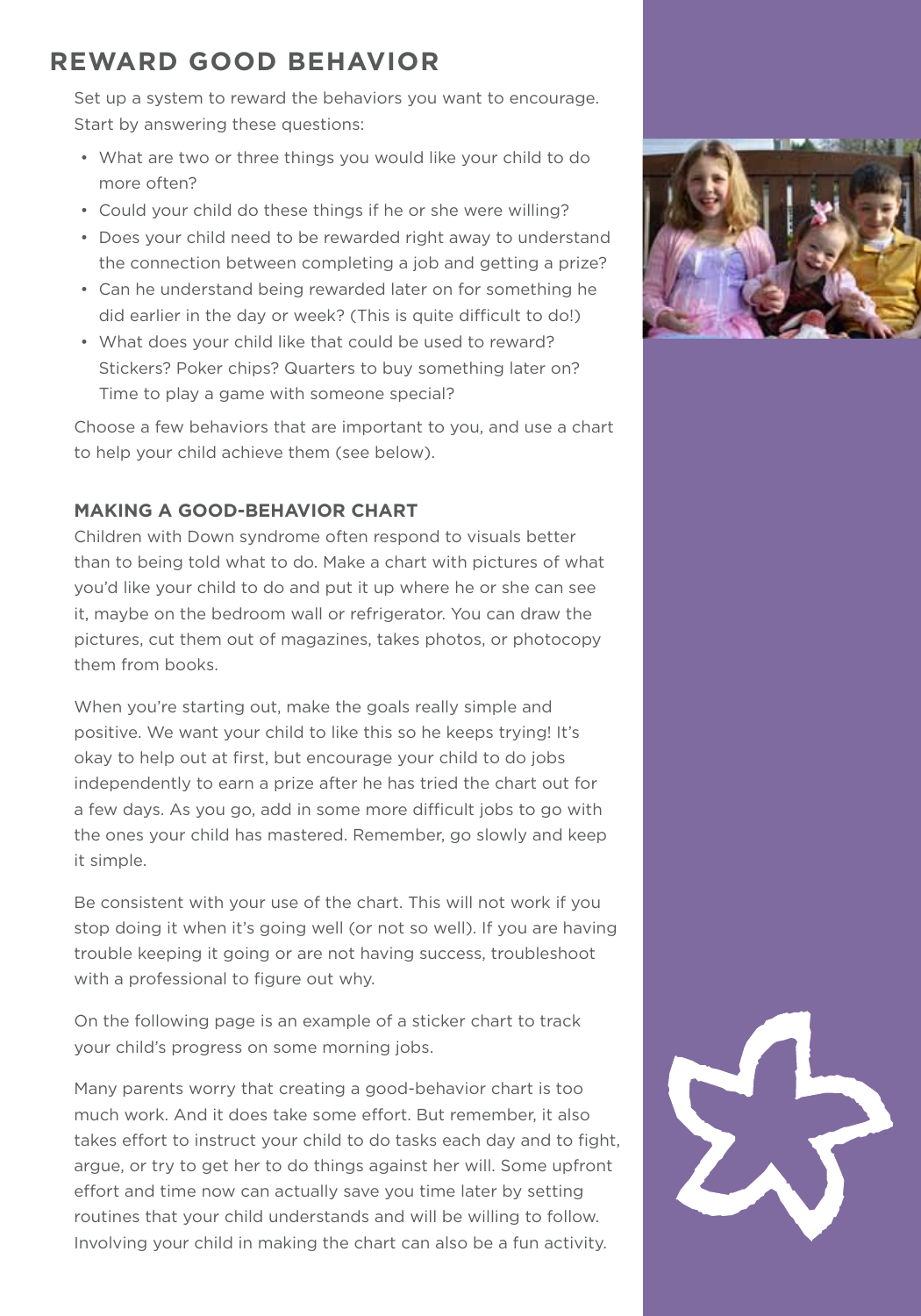|                 | Change | <b>Wash hands</b> | <b>Draw</b><br>picture | Use<br>bathroom | Prize |
|-----------------|--------|-------------------|------------------------|-----------------|-------|
|                 |        |                   |                        |                 |       |
| Monday          |        |                   |                        |                 |       |
| <b>Tuesday</b>  |        |                   |                        |                 |       |
| Wednesday       |        |                   |                        |                 |       |
| <b>Thursday</b> |        |                   |                        |                 |       |
| Friday          |        |                   |                        |                 |       |

Helping your child learn to complete jobs is not just to make your life easier. It is also important for his future. Children with Down syndrome tend to learn best through repetition and structure. If you can help teach these skills now, your child is more likely to be able to complete them independently as an adult. That can make a big difference in his life later on.

Charts have to be adjusted frequently to reflect new skills and changes. You may want to consult with a professional to help you do this.

### **Pick your battles**

Wouldn't it be great if we could make everyone in our lives behave exactly as we'd like them to? With other adults, you know that you can't always get what you want. The same is true of your child. A lot of arguments, standoffs, and heartache can be avoided by simply choosing your battles. It is often beneficial to step back and consider whether a certain behavior is worth reacting to.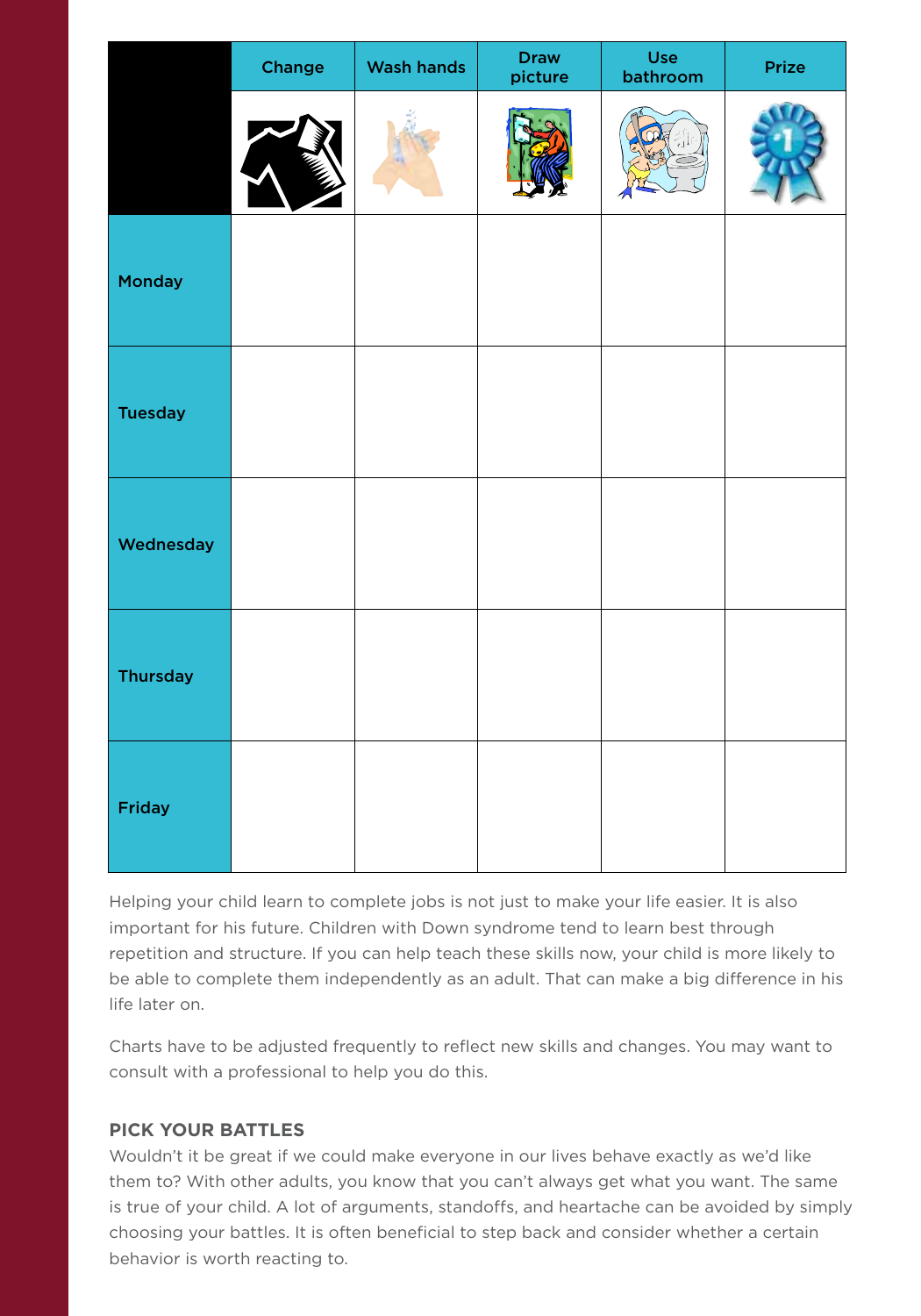Consider the following when determining which battles to pick:

- Is the behavior dangerous? If so, then you need to intervene.
- If the behavior is not dangerous, is it one of the two or three behavior problems that you'd most like to decrease? If not, you might want to let it go…for now.
- If the behavior is not dangerous but is just bothersome, you might be best to ignore it. Not only will you save yourself some headaches, but this might even get rid of the behavior.

### **Avoid power struggles BY OFFERING CHOICES AND EMPOWERING YOUR CHILD!**

Power struggles are very common between parents and children. A power struggle means that a child wants to do one thing, and a parent wants her to do another. And nobody wants to give in.

Power struggles can be very upsetting, and are often very hard on both parents and children. They can be particularly hard for children with Down syndrome, who are often social and affectionate and may find it very upsetting to be fighting with a loved one.

*When thinking about power struggles, keep these things in mind:*

- Just like you, your child would like some control over his or her life.
- You are the boss, but people tend to like bosses who listen to them and given them some power.
- When you offer people even a little bit of control, they tend to feel better.

*To avoid a power struggle, you might try the following:* 

- Offer your child a choice. If there are three things that need to be done, allow your child to decide in what order he or she will complete those things.
- Provide your child with an "if-then" option. If she does what you want first, she can do something of her choosing next.

### **MAKE HARD TASKS MORE FUN**

If a child struggles with bath time, bring a favorite toy to bath time to make it less challenging.

#### **Disarm and Distract**

Picture a two-year-old boy who is crying because his pacifier was taken away. This child is too young to respond to most forms of punishment, and this behavior is not something that



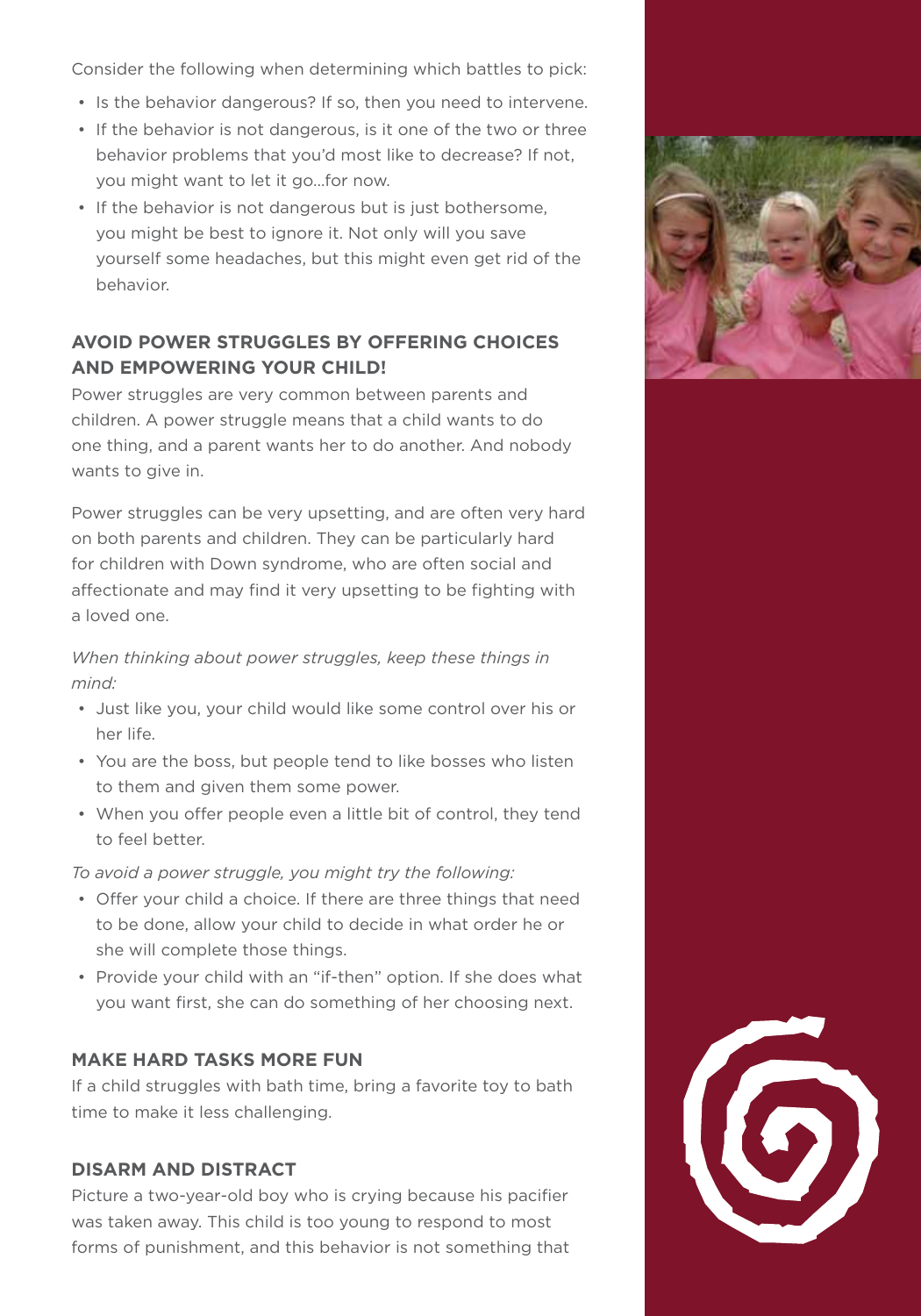

should be punished anyhow. Many parents, whether they know it or not, use the "disarm and distract" principle. That is, they would simply give this toddler a new toy to help him stop crying.

This same principle can be used to manage behavior problems or strong emotional reactions in older children and children with Down syndrome. Forget about the old behavior, or whatever triggered it, and introduce something new to help your child calm down and shift her focus.

### **KEEP IT INTERESTING**

In the car you can sing, put on a DVD, look for letters outside the car. In the market, you can give the child a list or pictures of food items so they can find them.

### **Correcting: Model a better way**

Sometimes, children misbehave because they don't have any other options to cope with a situation. For example, a preschool-age child who is struggling with speech might kick another child because he does not know how to ask that child to play.

In cases like this, it may still be necessary to discipline your child, but you should also consider doing some teaching or coaching. Your child's teachers or healthcare providers may be able to help instruct you in this technique.

In the example presented above, you or your child's teacher would tell your child that kicking is not OK. Then you might model how to ask another child to play. Since children with Down syndrome often learn best with repetition, this may need to be modeled many times. Schools are often willing to assist with this type of intervention.

Another option is "replacement behaviors". This is another behavior the child can do to avoid a negative behavior. For instance, a child who pinches his peers might be taught to give high fives!

### **THE POWER OF IGNORING**

Many children with Down syndrome are very social. They often love to receive attention, even if it is negative. If a behavior is not unsafe, try ignoring it and giving no feedback. Sometimes this is enough to get rid of a behavior!

### **Use time-outs wisely**

These days, most parents are familiar with the idea of a "time-out." But many parents, teachers, and others working with children find time-outs difficult to use effectively.

To understand time-out, we have to think about why kids behave badly in

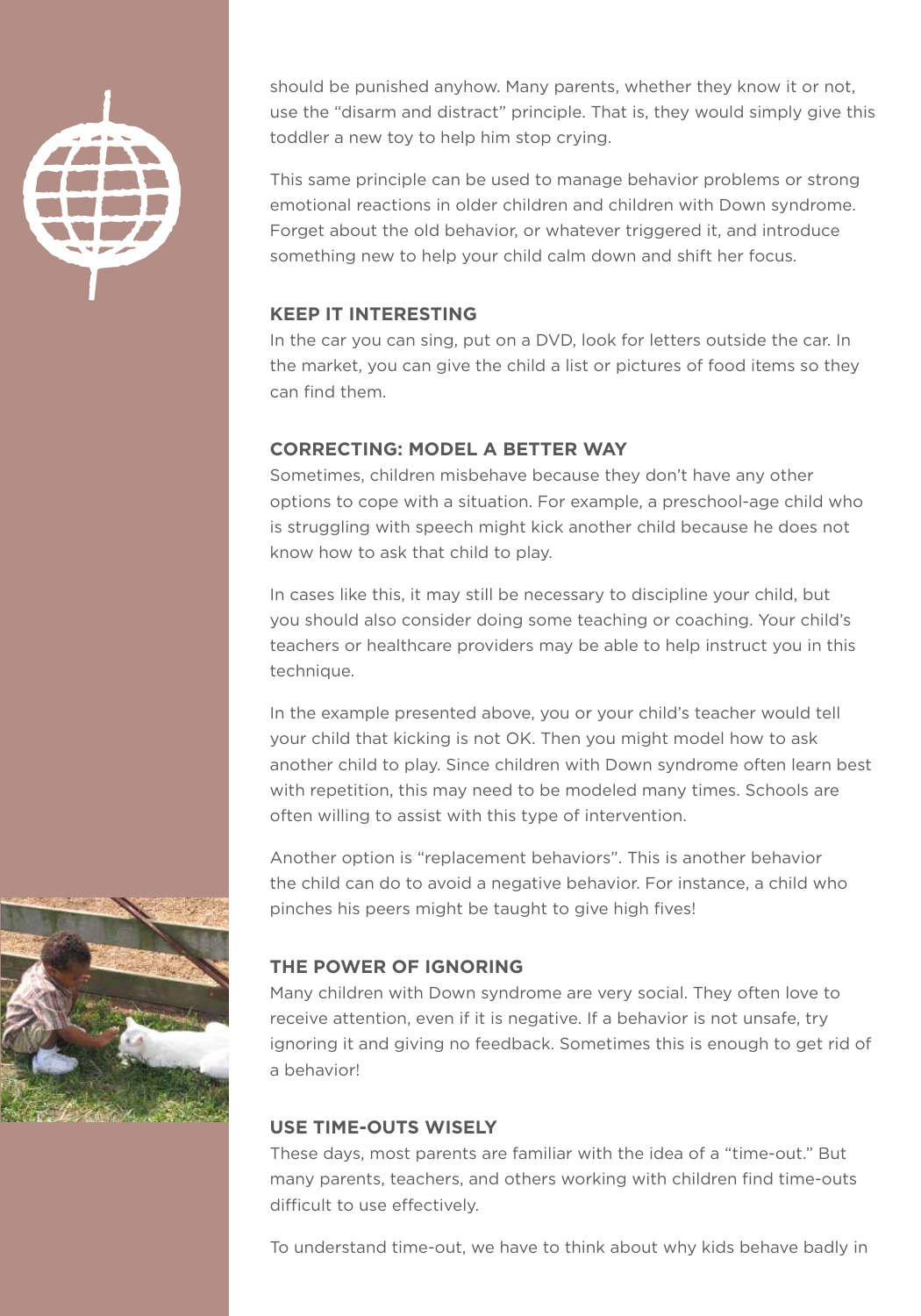the first place. Most of the time, there is something that makes a difficult behavior fun or rewarding for the child.

For example, imagine that a child is in the doctor's office with her parents and her pediatrician. In the middle of the conversation, the child turns out the lights in the office. The doctor and the child's parents all jump out of their seats, run over to scold the child, and scurry to turn the lights back on.

Before the child turned off the lights, her parents and doctor were probably chatting away and not paying much attention to her. Turning the lights off changed that quickly!

Time-out is based on the idea that, in order to stop children from doing something, we have to make that behavior less fun and/or rewarding. In the case of turning the lights out, a good response would be to have everyone stay very calm, turn the lights back on, and go back to their conversation. This removes the motivation for the child to repeat this behavior.

The practice of time-out takes this one step further. In order to remove anything fun or interesting about a behavior, we find an area of the home or classroom that has nothing rewarding about it. This might be a corner of the room or a hallway. It is important that in the time-out space, there are no toys, television, or people to make it fun.

Reacting to your child's bad behavior by yelling, crying, scolding, and becoming upset isn't fun for you. But remember that these reactions (getting a rise out of you) can be interesting or rewarding for your child. When your child misbehaves, try to avoid these reactions. Keeping calm makes it less likely that your child will repeat the behavior in question. Stay calm, and feel free to use other terms like "take a break."

### **Take away privileges**

Another way to discipline effectively is to take things away from your child when he or she misbehaves. For example, if your son hits his sister, he may lose TV time.

Keep in mind that discipline is only going to work if your child understands it. Therefore, you should only take something away from your child for misbehavior if he or she understands the reason for this.

The solutions we've presented in this brochure are only some of the many ways you can help your child with Down syndrome improve his behavior. You'll need to work with your family, school, and professionals to se what's the best fit for you and what's most effective for your child. For more information or support, please contact the Down Syndrome Program at Children's Hospital Boston at 857-218-4329 or www. childrenshospital.org/downsyndrome